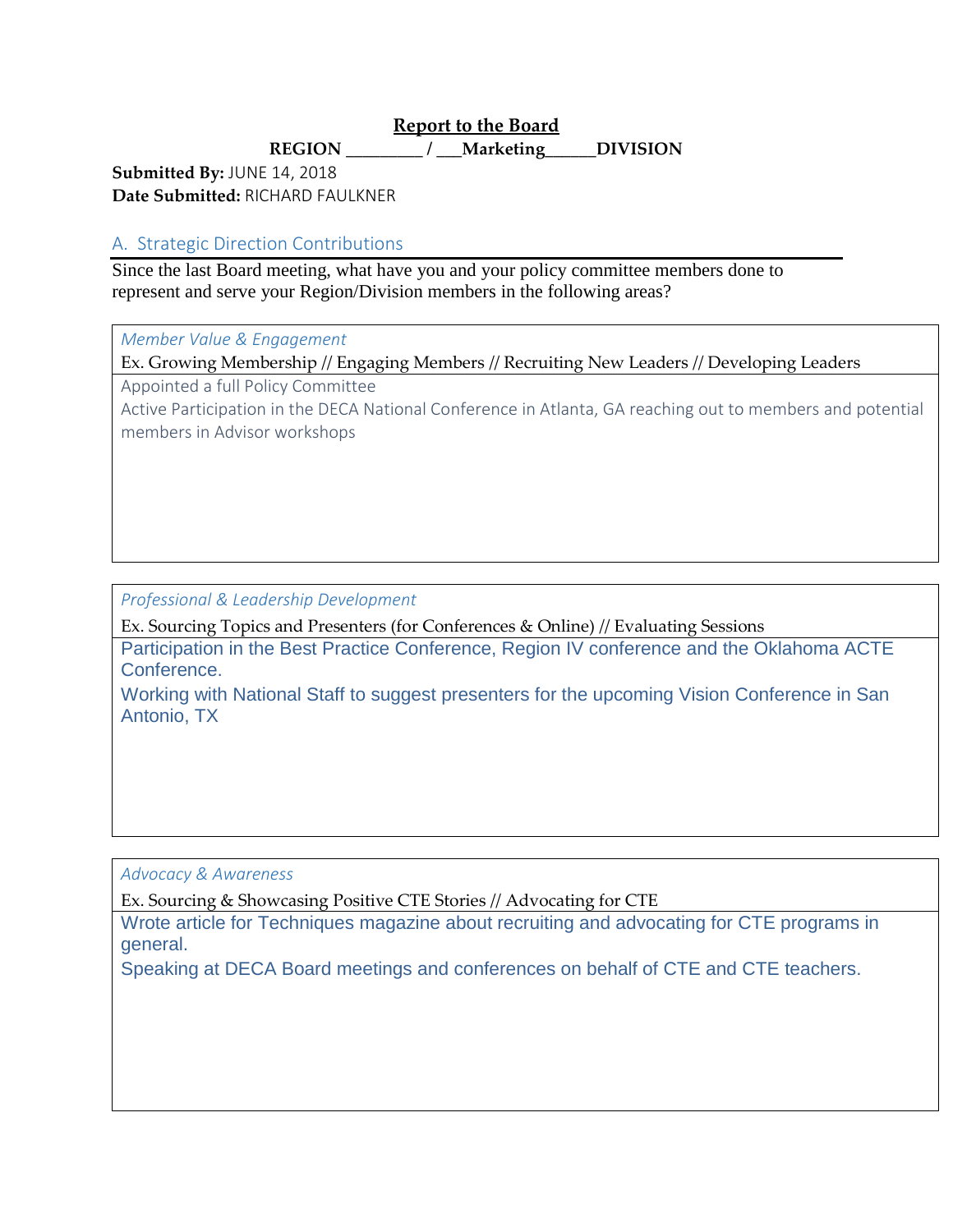*Strategic Partnerships*

Ex. Identifying Potential Partners // Developing Relationships with Key & Potential Partners Continuing to work on the Partnership with DECA. Reaching out to the New Executive Director to meet with him and rebuild the partnership with ACTE.

#### *Innovation*

Ex. Sourcing Models of Innovation // Identifying Emerging Trends, Industries, New Technologies Seeking out new sources of potential CTE teachers and working to promote these programs.

## B. Succession Planning

Do you have any suggestions on future Vice Presidents for your Region or Division? Or any suggestions on future ACTE President-Elect candidates?

## C. Region/Division Concerns

| What are your concerns for your<br><b>Region/Division specifically?</b> | What are the implications<br>for ACTE?                | In what capacity can ACTE assist<br>in addressing this issue?           |
|-------------------------------------------------------------------------|-------------------------------------------------------|-------------------------------------------------------------------------|
| <b>Continue to build membership</b>                                     | Diversity of Divisions is a<br>strength of ACTE       | Continue to support efforts to<br>rebuild<br>the relationship with DECA |
| <b>Recruit the next VP</b>                                              | Lack of leadership will hurt<br>the Division and ACTE | Support a Fellow for Marketing                                          |
|                                                                         |                                                       |                                                                         |